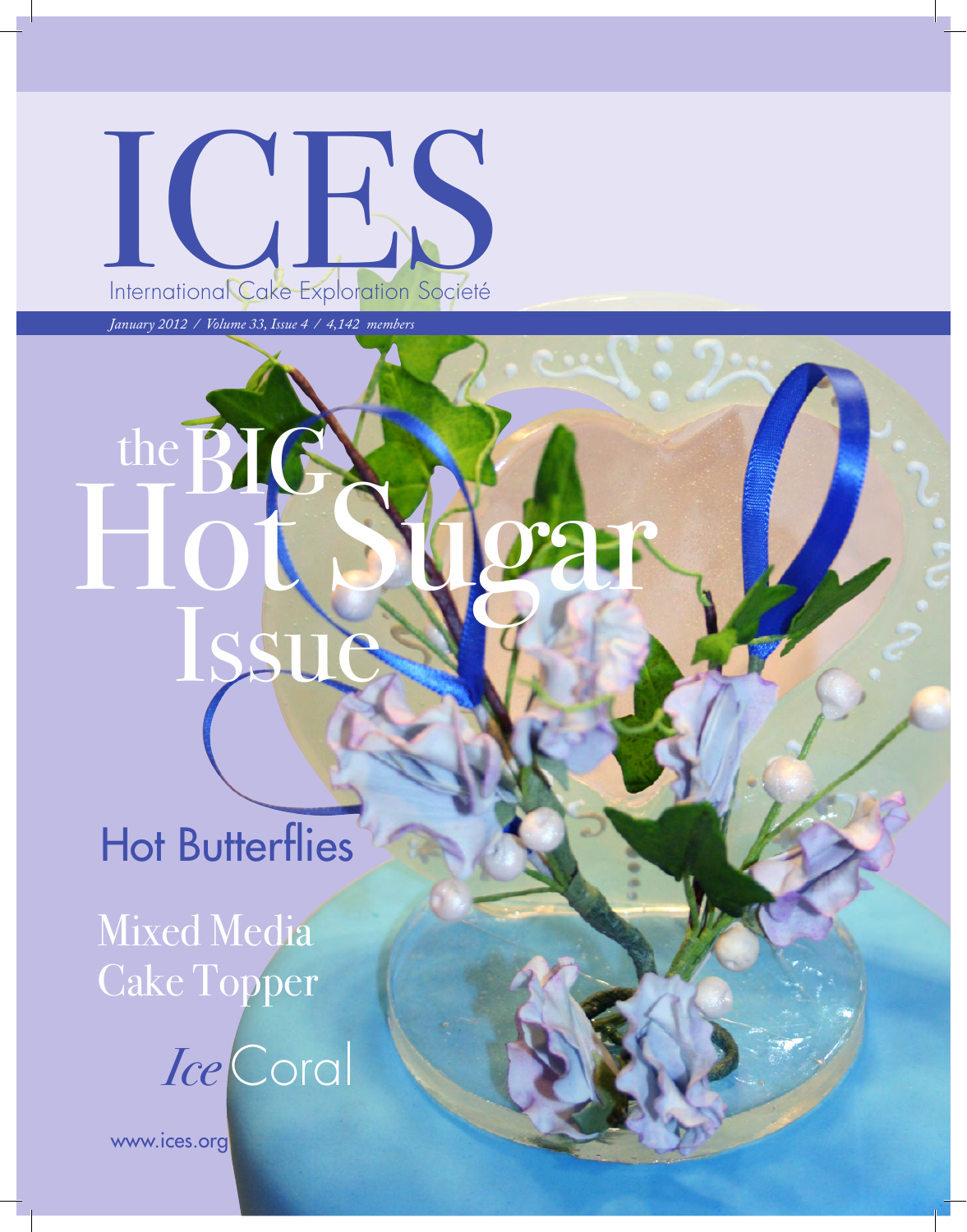# Mixed Media 'ake To

### B. Keith Ryder, *CMSA*

So often when I do wedding cakes, I get the request to do "something different" for the topper. Almost never do I wind up placing a bride-and-groom figurine set on top of my cakes. Often I'm asked to provide a simple topper of arranged flowers – either sugar or fresh, and sometimes I'm given the opportunity to "get creative" or "have fun". Those are the toppers I enjoy most. Following is a slightly upscale take on a "simple" sugar flower topper.

You will need:

- Isomalt, prepared for casting Royal icing, piping bag, and
- tips (size 1.5 and/or 2)
- Oil-based, non-toxic modeling clay
- Heavy-duty vinyl upholstery plastic
- Cutters and/or a razor knife
- Rolling pin and 1/4"-diameter dowels
- Knife
- Heat source (propane torch, butane torch, or stovetop)
- Thermometer

# **Cast the Structure**

There are numerous plastic and silicone molds available for casting hot sugar. Often, though, what I'm looking for isn't quite available, so that's when I create my own forms for casting.

- 1.Place parchment paper or newsprint onto your work table, and lay the upholstery vinyl over it. Don't forget the paper, or the vinyl may get hot enough to stick to your table, and you'll break your pieces later when you try to remove them.
- 2.Using dowels or chopsticks as a guide, roll out non-toxic oil-based modeling clay. I like to roll on a silicone mat, then transfer to the upholstery plastic to keep the plastic clean.
- 3.Cut out your shapes using pastry cutters, cookie cutters, gum paste cutters, a razor knife, etc. (Note: if using a razor knife, you may want to cut before placing the clay on your plastic to keep from



cutting or scratching it). You should have at least a base, an upright, and a small circle to cut up for braces.

- 4.Use cut-out pieces of clay as inserts in larger cut-outs for interest.
- 5.For casting this piece, I used clear and pale milky-green Isomalt. I achieved the pale milky-green by using a couple



drops each of forest green and white airbrush color.

- 6.Pour the Isomalt slowly into your cut-out forms. Keeping the Isomalt in a warm oven will help any trapped air bubbles to escape, but to be extra sure, pour in a very thin (needlethin) stream to pop any air bubbles before they get into your form. You should pour to a depth just less than the thickness of the clay to prevent over-pouring and making unattractive edges to clean up later.
- 7.If bubbles appear on the surface of your cast pieces, you can use a propane or butane torch with a low flame to pop them. Be careful not to concentrate too much heat in one spot, as you'll just boil the Isomalt again and make more bubbles.
- 8.Let the Isomalt sit until cool and firm.
- 9.Peel away the clay, then move the vinyl to the edge of the table so you can flex it away from the cast pieces while keeping the pieces flat (much as some people do to remove runout pieces from wax paper).

### **Detail and Assemble**

- 1.Place your cast pieces onto a silicone mat. I make sure to wear latex or nitrile gloves whenever I handle them to keep fingerprints off.
- 2.Using royal icing and a small tip, pipe freehand scrolls and embroidery on your background piece to add visual interest and texture. Here I've used a #2 tip to pipe "S" scrolls , dots, and embroidery flowers.



3. Heat the blade of a knife with your torch and use it to cut the bottom of your upright piece as well as wedges to use as braces. DO NOT force the knife through the Isomalt or you'll break your cast piece and have to start again. If it doesn't go all the way through, pick up the knife, wipe the blade with a damp cloth, reheat it, and continue cutting in the same spot. It will often take at least two heatings to cut through a piece this thick. Note: this is a great way to dull a